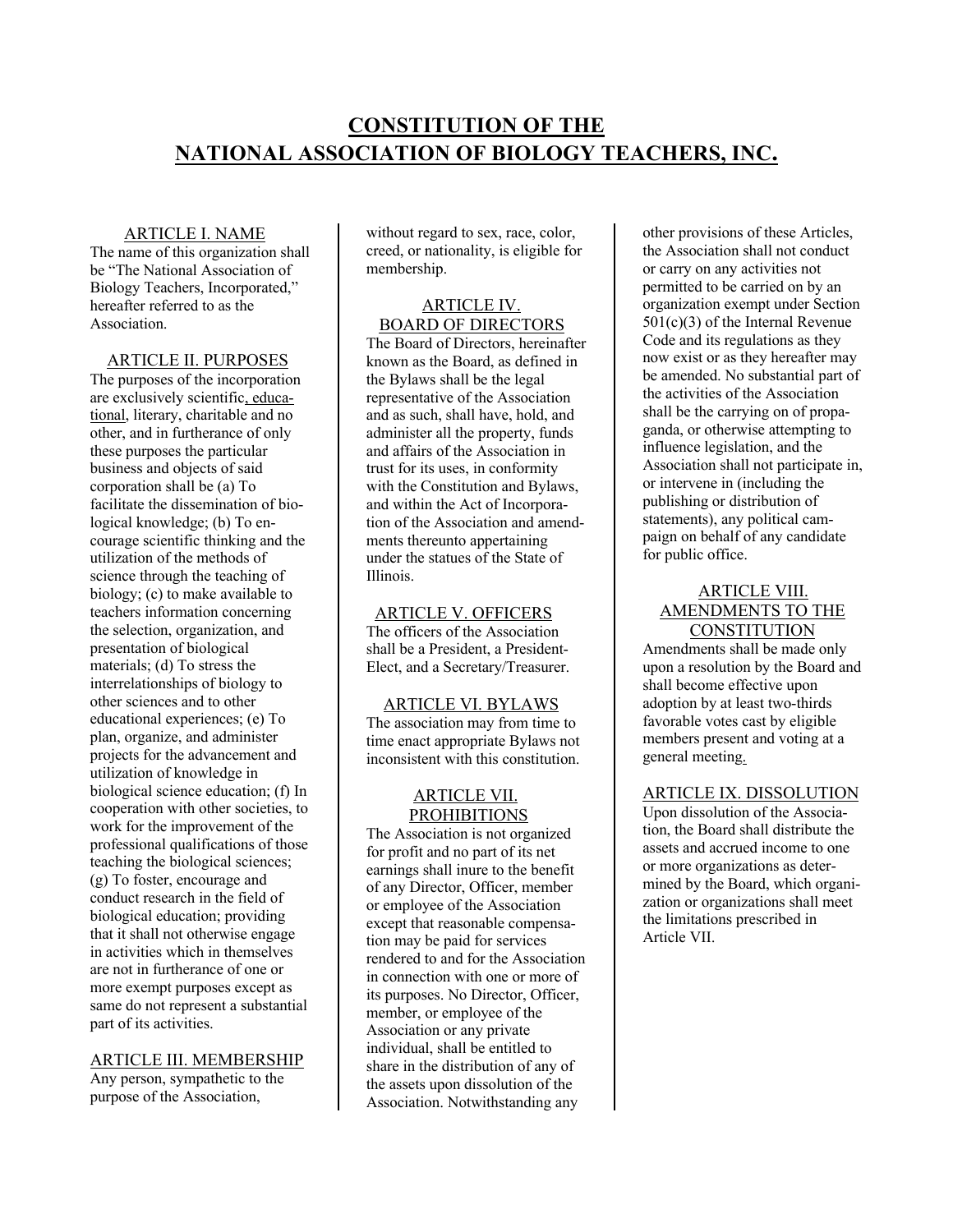# **BYLAWS of the CONSTITUTION of the NATIONAL ASSOCIATION OF BIOLOGY TEACHERS, INC.**

# **ARTICLE I. GOALS AND OBJECTIVES**

The Officers, Executive Committee, Board, Appointees, and Employees shall further the purpose of the Association through accomplishment of the following goals:

- 1. To provide resources and opportunities for members to develop and enhance their professional performance.
- 2. To advocate the teaching and learning of the biological sciences based on the nature and methods of science and the best practices of education.
- 3. To attract, represent and address the concerns of the full spectrum of educators in biology and the life sciences.
- 4. To conduct NABT's internal and external operations with the highest levels of organizational effectiveness and efficiency.

The Executive Committee and Board shall review annually the Goals and Objectives statements to ensure that they are consistent with the needs of the membership and purpose of the Association, and publish them annually for the membership.

## **ARTICLE II. MEMBERSHIP**

## A. Members

- 1. Full Member: Any person who has paid dues for the current membership year.
- 2. Retired Member: Any Full Member who retires with at least 10 years membership.
- 3. Foreign Member: Any member who lives outside of North America.
- 4. Early Career Member: Any resident of the United States, Canada or Mexico who is within 3 years or less of full time employment as a biology educator.
- 5. Student Member: Any regularly matriculated undergraduate or graduate student not in full time employment shall be eligible for a Student Membership.
- 6. Adjunct Member: Any teacher who is employed part-time or has adjunct status shall be eligible for an Adjunct Teacher Membership.
- 7. Honorary Member: Any person who has achieved distinction in teaching, research or service in the biological sciences shall be eligible for election as an Honorary Member by procedures established by the Board. Ordinarily, there shall be no more than one selected per year. Honorary Members shall not be assessed dues.
- 8. Spouse Member: A spouse of any one of the above member types who pays dues appropriate to this category. NABT publications will be sent only to the Full (or Emeritus, Retired, Honorary, or Life) member and not to his/her spouse. Exclusive of publications, the Spouse Member is eligible for all other member privileges and benefits.
- 9. Sustaining Member: Any corporate entity interested in supporting the programs and advancing the purposes of the Association shall be eligible for election by the Board as a Sustaining Member.
- 10. Organizational Member: Any organization interested in advancing the purposes of the Association shall be eligible as an Organizational Member.

## B. Dues

The dues for all membership categories shall be set annually by the Board. Dues shall be collected for a twelve-month period. Any member in arrears for one month shall not thereafter receive the publications of the Association and shall be dropped from membership until all arrears dues have been paid, or the member shall rejoin the Association

C. Benefits

All members shall receive *The American Biology Teacher* and other publications specified by the Board, and shall be entitled to all privileges of membership.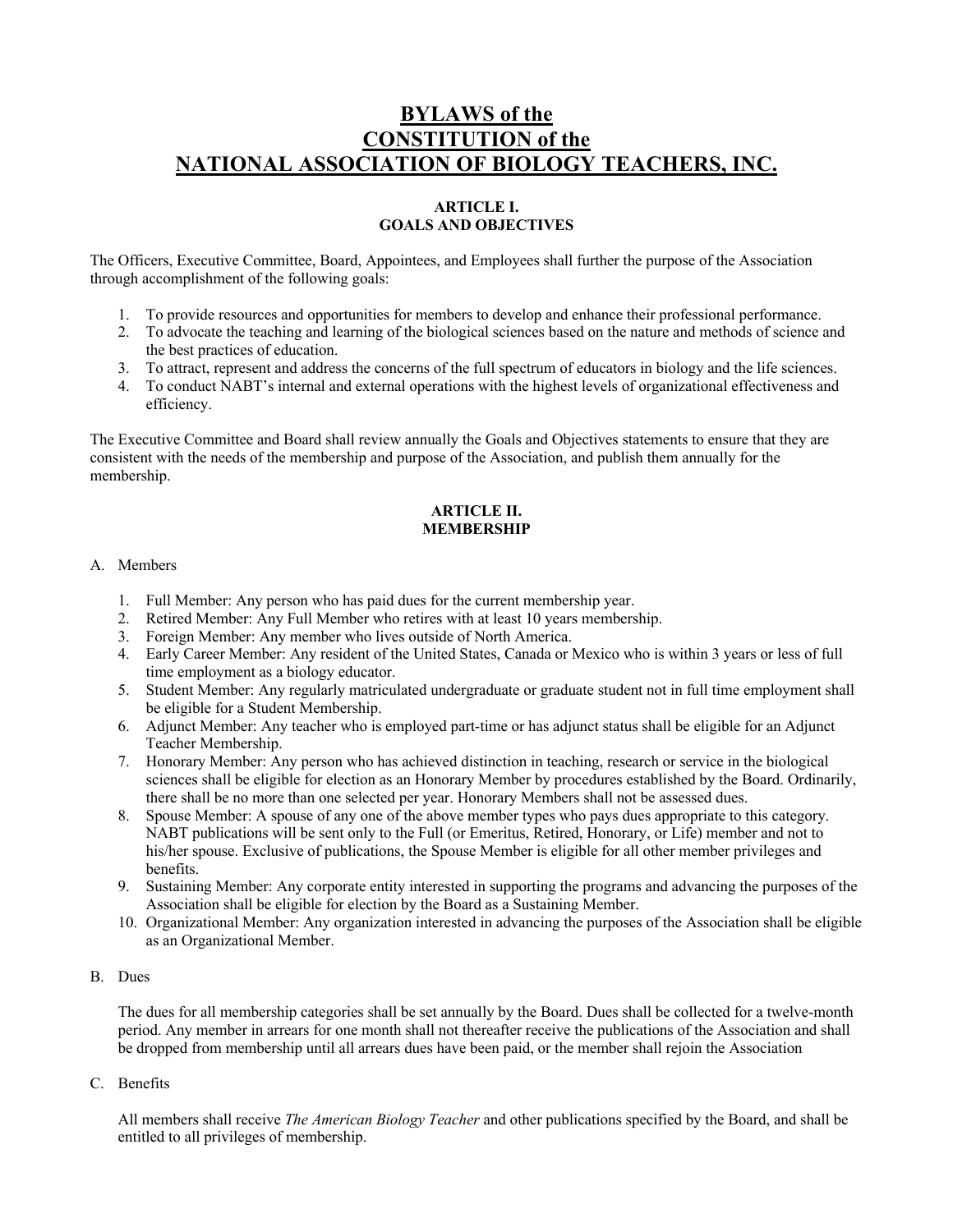## **ARTICLE III. ELECTED OFFICIALS**

## A. Board of Directors

- 1. Members: The Board shall consist of the officers of the Association as defined in Article V of the Constitution, two Directors-at Large, two Regional Coordinators elected by the Regional Coordinators and hereafter referred to as Director/Coordinators and the Past-President. The Executive Director shall be an ex-officio, non-voting member of the Board.
- 2. Duties: The duties of the Board shall be those specified in Article IV of the Constitution. The Board shall meet at least once each year.
- 3. The Executive Committee shall consist of the President, President-Elect, Secretary/Treasurer, and Past-President.

## B. Officers and Duties

- 1. President: The President shall preside at meetings of the membership and at meetings of the Executive Committee and the Board. The President shall appoint committees as provided in Article VI of the Bylaws. The President, or a designee, upon consultation with the Board, shall make all other appointments as needed. The President shall assume all other duties normally associated with the office. The President continues for one year as a member of the Executive Committee and the Board as the immediate Past-President.
- 2. President-Elect: The President-Elect shall assume the duties of the President in the President's absence or when so designated, and shall work cooperatively with the President in administering the affairs of the Association.
- 3. Secretary/Treasurer: The Secretary/Treasurer shall oversee the management of the Association's fiscal affairs and shall be responsible for the preparation of minutes of the meetings of the Executive Committee and Board.

## **ARTICLE IV. REGIONAL ORGANIZATION**

## A. Purpose

The Association shall be organized into geographical regions (1) to improve communications, (2) to provide support for affiliate organizations and (3) to promote regional activities.

## B. Regions

The Board shall organize the Association into geographical regions which shall be modified as necessary to accomplish the purpose of the Association. The regions are:

Region I: Connecticut, Maine, Massachusetts, New Hampshire, Rhode Island, Vermont

Region II: Delaware, District of Columbia, Maryland, New Jersey, New York, Pennsylvania, Virginia

Region III: Illinois, Indiana, Michigan, Ohio, Wisconsin

Region IV: Iowa, Kansas, Minnesota, Missouri, Nebraska, North Dakota, South Dakota

Region V: Kentucky, Maryland, West Virginia, North Carolina, South Carolina, Tennessee

Region VI: Alabama, Florida, Georgia, Louisiana, Mississippi, Puerto Rico

Region VII: Arizona, Arkansas, New Mexico, Oklahoma, Texas

Region VIII: Colorado, Idaho, Montana, Nevada, Utah, Wyoming

Region IX: Alaska, California, Hawaii, Oregon, Washington, Pacific Territories

Region X: Canadian Provinces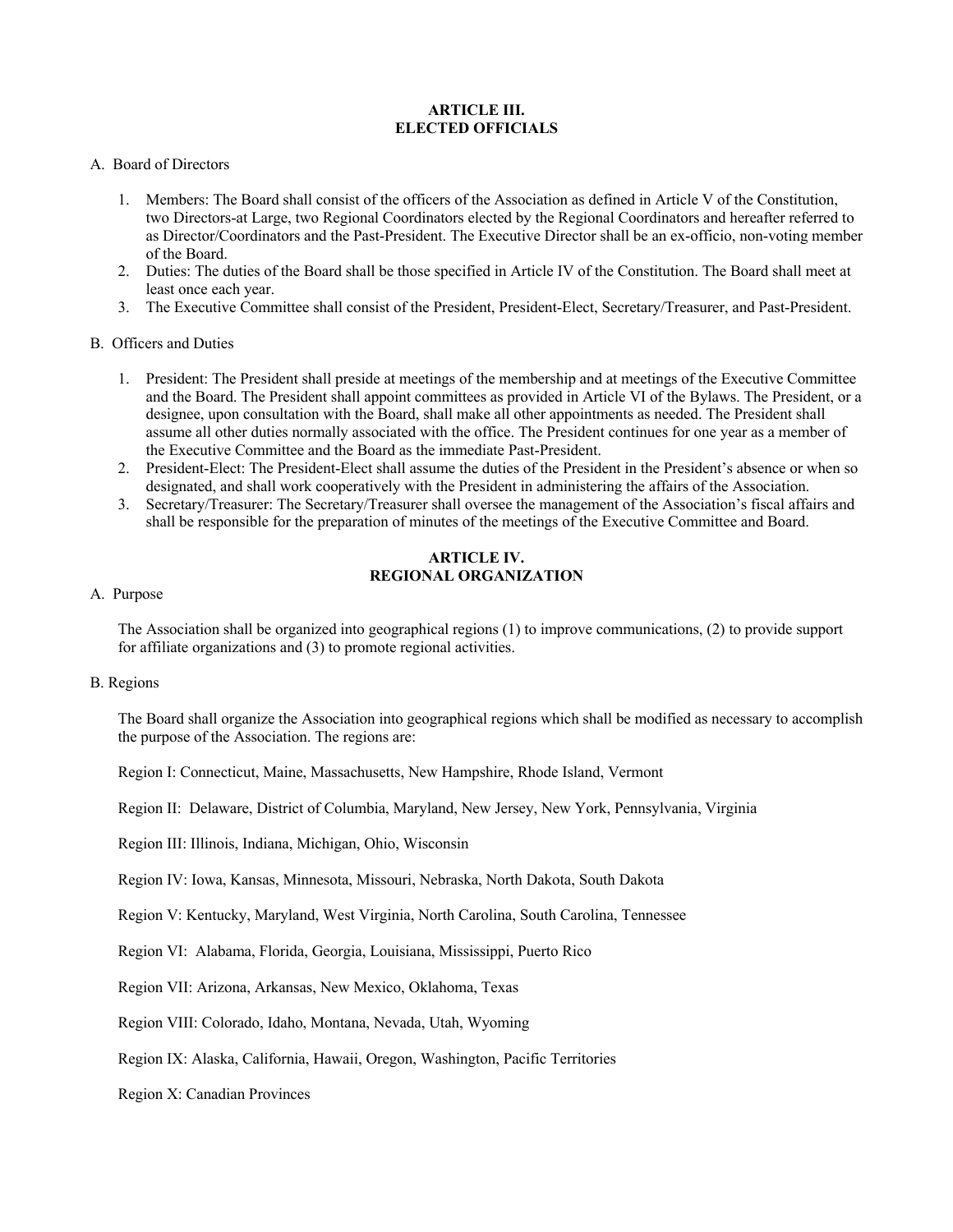#### C. Coordinators

- 1. A Coordinator shall represent the association in each region. The Regional Coordinators shall be elected for threeyear terms, one-third to be elected each year. The Regional Coordinators shall annually elect one of their numbers to serve a two-year term on the Board of Directors. The Coordinators eligible to be elected to the Board shall be the Coordinators beginning the second year of their term of office.
- 2. The NABT Board may declare a Regional Coordinator inactive if the objectives and activities of that individual are deemed ineffective and/or inconsistent with the Mission of the Association. When the NABT Board declares a Regional Coordinator inactive the Director/Coordinators will notify the Regional Coordinator who can then petition the Board to regain his/her active status.
- 3. Regional Coordinators shall appoint State/Province Representatives and Outstanding Biology Teacher Award Directors for those states/provinces in his/her region.
	- a. State/Province Representatives and OBTA Directors shall each serve terms of five years, subject to reappointment for one additional five-year term to effectively promote NABT initiatives and programs within the state/province.
	- b. The NABT Board may declare a State/Province Representative or OBTA Director inactive if the objectives and activities of that individual are deemed ineffective and/or inconsistent with the Mission of the Association. When the NABT Board declares a State/Province Representative or OBTA Director inactive, the overseeing Regional Coordinator will notify the State/Province Representative or OBTA Director, who can then petition the Board to regain his/her active status.

# **ARTICLE V. ELECTIONS**

## A. Nominations

The Nominating Committee shall be a standing committee consisting of five members appointed by the President. The members of the committee shall serve rotating three-year terms. The Nominating Committee shall make at least one qualified nomination and shall attempt to make at least two qualified nominations each for the offices of President-Elect, Secretary/Treasurer, Director-at-Large and Regional Coordinators. The President-Elect shall automatically assume the office of President for the ensuing year. On or before the first day of August following the appointment, the Nominating Committee will certify the nominations to the President and the Executive Director who shall cause the same to be published on or before the following first of September.

B. Procedure

The Executive Director shall send, not later than the fifteenth day of August, an electronic ballot bearing all nominations for office to all voting members. In order to be counted, the ballot must be received on or before the following first day of October. The Executive Director shall publish the results within fifteen days. The candidates who receive the highest number of votes for the offices of President-Elect, Secretary/Treasurer, Director-at-Large, and Regional Coordinators shall be elected. In the event of a tie vote, the Board in office at the time of the election shall decide the election. Vacancies occurring between elections in any office shall be filled by appointment by the President with approval of the Board, except that the President-Elect shall fill the vacancy of the office of the President.

C. Terms of Office

The President shall serve for one year. The President-Elect shall serve for one year. The Secretary/Treasurer, Directorsat-Large, and Director/Coordinators shall each serve terms of two years, subject to reelection for one additional twoyear term. The Secretary/Treasurer, one Director-at-Large, and one Director/Coordinator shall be elected in odd numbered years. Regional Coordinators shall be elected for three-year terms, one-third to be elected each year.

Elected officials serve terms beginning January 1<sup>st</sup> following their elections.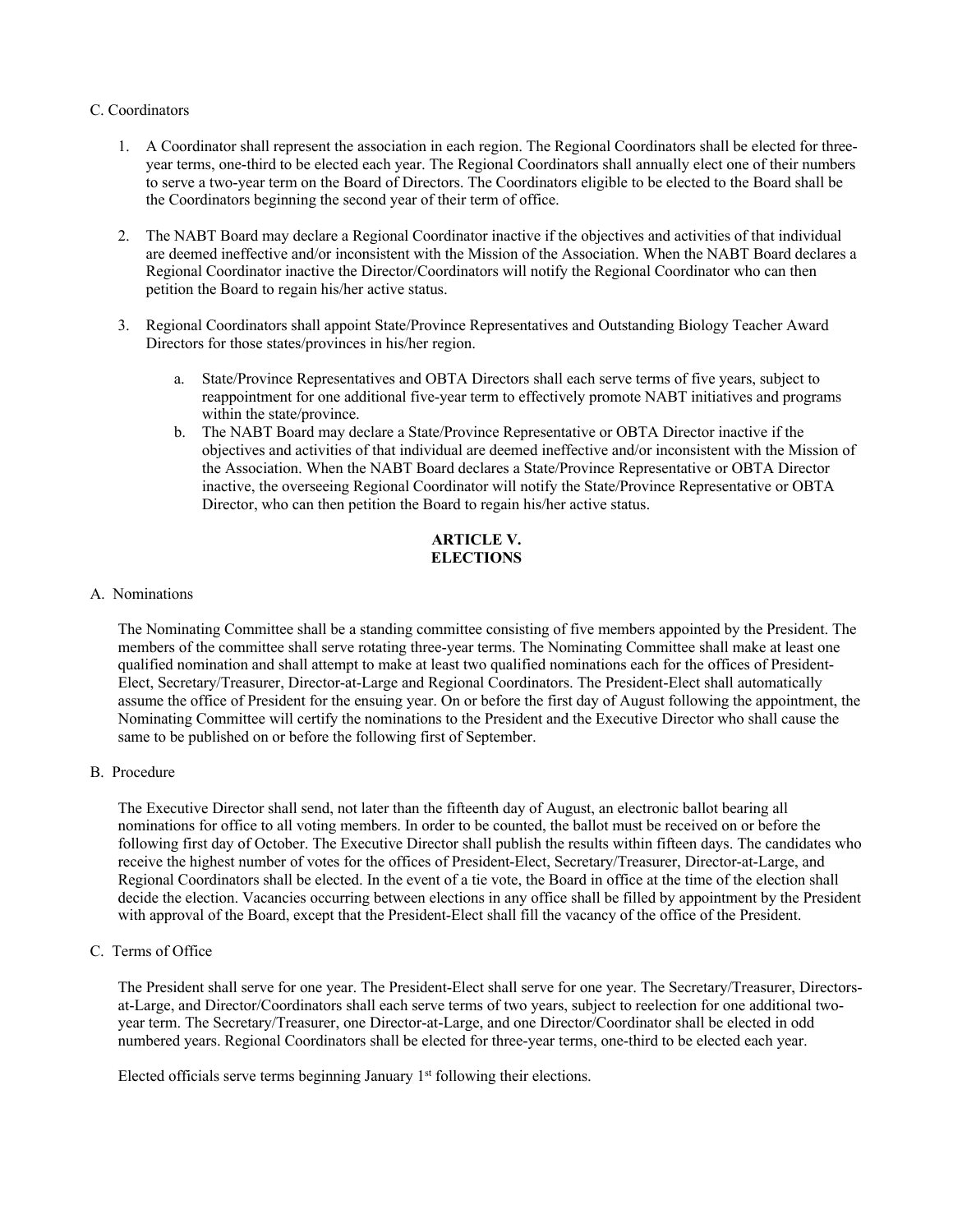# **ARTICLE VI. COMMITTEES**

## A. Appointments

The President, in consultation with the Executive Committee and with the approval of the Board, shall appoint members to these standing committees:

| The American Biology Teacher Advisory Committee |
|-------------------------------------------------|
| <b>Archival Committee</b>                       |
| Awards Committee                                |
| Conference Committee                            |
| Equity & Inclusion Committee                    |
| Finance Committee                               |
| Honorary Membership Committee                   |

Informal Science Education Committee Justice, Equity, Diversity & Inclusion Committee Long Range Planning Committee Membership Resources Committee Nominating Committee Professional Development Committee Retired Member Committee

## B. Reports

Each Committee Chairperson shall submit a written report to the Board through the Executive Director one month before the annual meeting and/or upon completion of the committee's assignment.

## **ARTICLE VII. MEETINGS**

A. Executive Committee and Board Meetings

The Board shall meet at each annual convention and at other times, as it deems prudent to conduct the business of the association. The Executive Committee shall meet as necessary between Board meetings. Timely notice of all meetings shall be provided all members of the Board.

## B. Membership Meetings

The Board shall hold, at such time and place, as it shall designate meetings of the members as needed to fulfill the purposes of the Association.

# C. Quorums

- 1. Executive Committee: Three voting members of the Executive Committee shall constitute a quorum.
- 2. Board: Five voting members of the Board shall constitute a quorum.
- D. Rules of Order
	- 1. Robert's Rules of Order (Revised) shall govern in all meetings of the Association.

## **ARTICLE VIII. AFFILIATES**

#### A. Purpose

The Association encourages local and regional organizations that share its purpose to affiliate with it for the improvement of education in the biological sciences.

B. Qualifications and Procedures

The organization shall submit a formal application, including a Constitution and membership list, to the Board through the Executive Director for consideration as a recognized affiliate.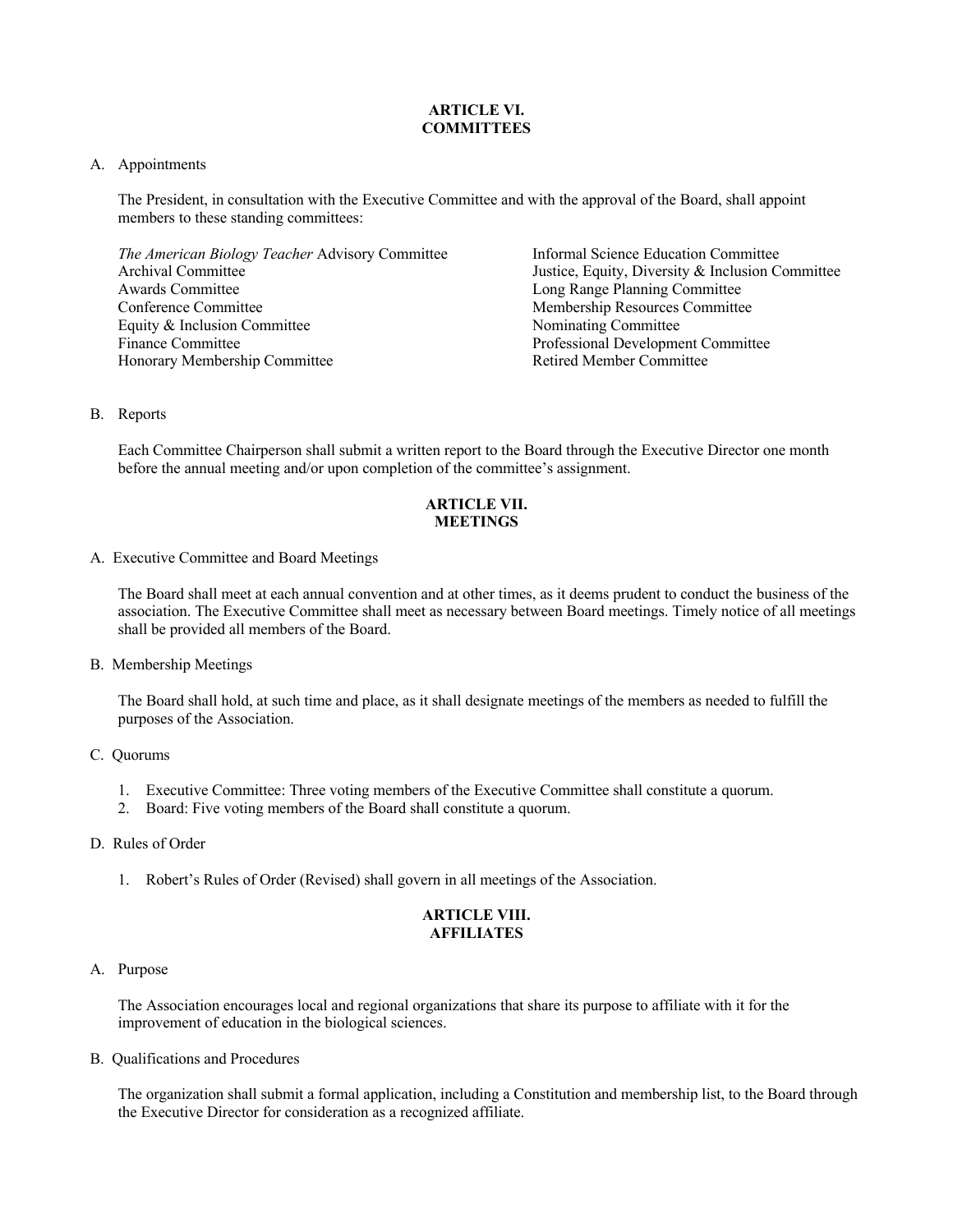A minimum of ten percent of the members of the affiliate organization shall be active members of the Association.

Affiliation may be terminated by the Board of Directors. The right of any affiliated organization to disaffiliate from the Association shall not be denied.

## **ARTICLE IX. SECTIONS**

A. Definition

- 1. Authority to establish and to terminate Section is vested in the Board.
- 2. Members of the Association may organize themselves in accordance with their interests and petition the Board for recognition as a Section.
- B. Function

The affairs of the Section shall be managed according to policies developed by the Section in accordance with the policies and procedures of the Association.

# **ARTICLE X. PUBLICATIONS**

#### A. Periodicals, etc.

The official journal shall be *The American Biology Teacher* and the news organ shall be NABT *News & Views*. The Association may publish other materials as approved by the Occasional Publications Committee and authorized by the Board.

B. Editorial Staff

The Executive Director shall be publisher of the Association publications. The Executive Director, with the approval of the Board of Directors, shall appoint the editor of each publication of the Association. The publisher shall annually submit a report to the Board describing publication activities.

The publisher and editors of all Association publications shall execute the policies established by the Board.

The editor of *The American Biology Teacher* shall be responsible for its editorial content.

Associate editors may be appointed by the respective editors for a term not to exceed that of the editor, with the approval of the publisher.

C. Editorial Board

The publisher and the editor may establish an Editorial Board for *The American Biology Teacher*.

## **ARTICLE XI. ADMINISTRATION**

#### A. Central Office

The Association shall maintain a Central Office headed by an Executive Director.

B. Executive Director

1. Employment: The Board shall appoint an Executive Director who shall be responsible to the Board. The terms of employment shall be set forth in a contract between the Board and the Executive Director.

2. Responsibilities: The Executive Director shall be responsible for implementation of the Constitution, Bylaws, and policies adopted by the Board, for management of the affairs of the Association, for execution of legal and fiscal